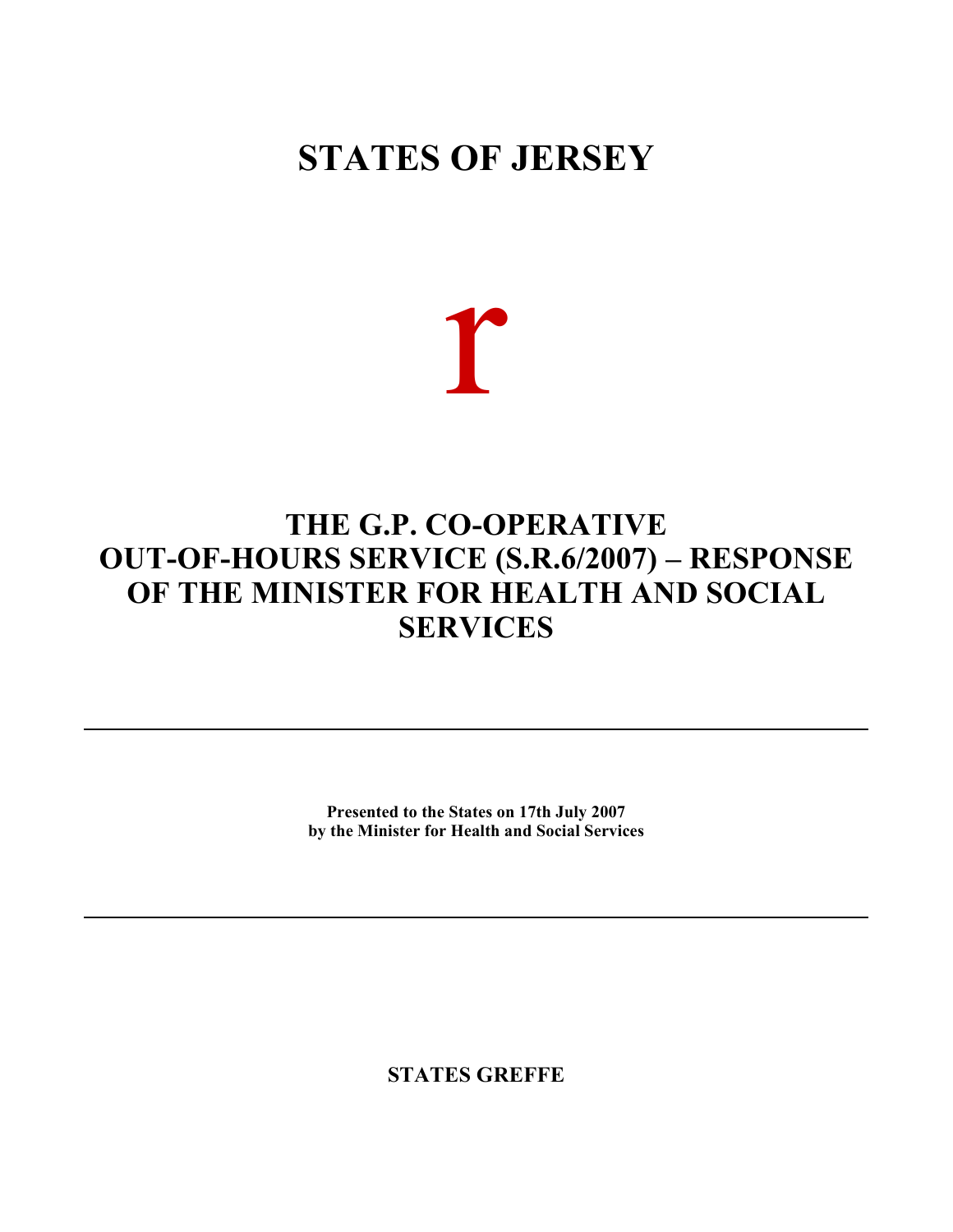#### **THE G.P. CO-OPERATIVE OUT-OF-HOURS SERVICE (S.R.6/2007) – RESPONSE OF THE MINISTER FOR HEALTH AND SOCIAL SERVICES**

This report is tabled in response to the Education and Home Affairs Scrutiny Sub-Panel report 'The G.P. Co-Operative Out-Of-Hours Service' and is a formal re-statement of the comments previously provided to the Panel on 5th March 2007.

### **RESPONSE TO THE SUB-PANEL'S RECOMMENDATIONS**

1. The Panel recommends that the annual report should be made public in order to ensure transparency in the use of public funds. If, however, the inclusion of commercially sensitive information precludes this, then a summary of the main parts should be made public. (9.9.9)

 **The annual report is currently in development. When completed consideration will be given to the extent to which the report may be made public. At the very least a summary of the main parts of the report will be made public.**

2. The Panel recommends that the Department should review its payment arrangement and consider whether the subsidy would be better spent on patient care. (10.1.4)

 **At the Public Hearing on 13th November 2006, the Minister for Health and Social Services advised the Panel that he was satisfied that the use of public funds represented good value for money and a good investment. This money is, in fact, being spent on patient care.**

 **This view is further strengthened by the events that followed which –**

- **•** resulted in all but four of the Island's G.P.s deciding to join the G.P. Co-Op;
- **have demonstrated that the public value and use the opportunity to gain cheaper access to G.P.s outside of normal working hours via the G.P. Co-Op Surgery located at the General Hospital;**
- **have demonstrated the success and quality of the service with only two complaints received by patients during the early formative months of the service. These two complaints have been formally assessed and followed up to minimise their reoccurrence. Furthermore, formal ongoing patient feedback via questionnaires conclusively demonstrates that the public value the service being provided.**

 **As a consequence of the above, the subsidy is indisputably being used to enhance patient care and the Department sees no reason not to continue to support this initiative.**

3. Given that it is not possible for the service to be fully audited at present, the Panel recommends that, at the beginning of 2008, the Minister provides the Health, Social Security and Housing Scrutiny Panel with an update on the co-operative service. (10.2.6)

#### **In line with normal practice in such matters, the Department is more than happy to oblige with this request.**

### **RESPONSE TO THE SUB-PANEL'S KEY FINDINGS**

1. The Panel believes that, from the outset, the development of a G.P. co-operative seemed, to some G.P.s, to have some merit. The idea had been discussed several times by G.P.s during the last 10 years but this was the second time that the Department had become involved  $(7.3.5)$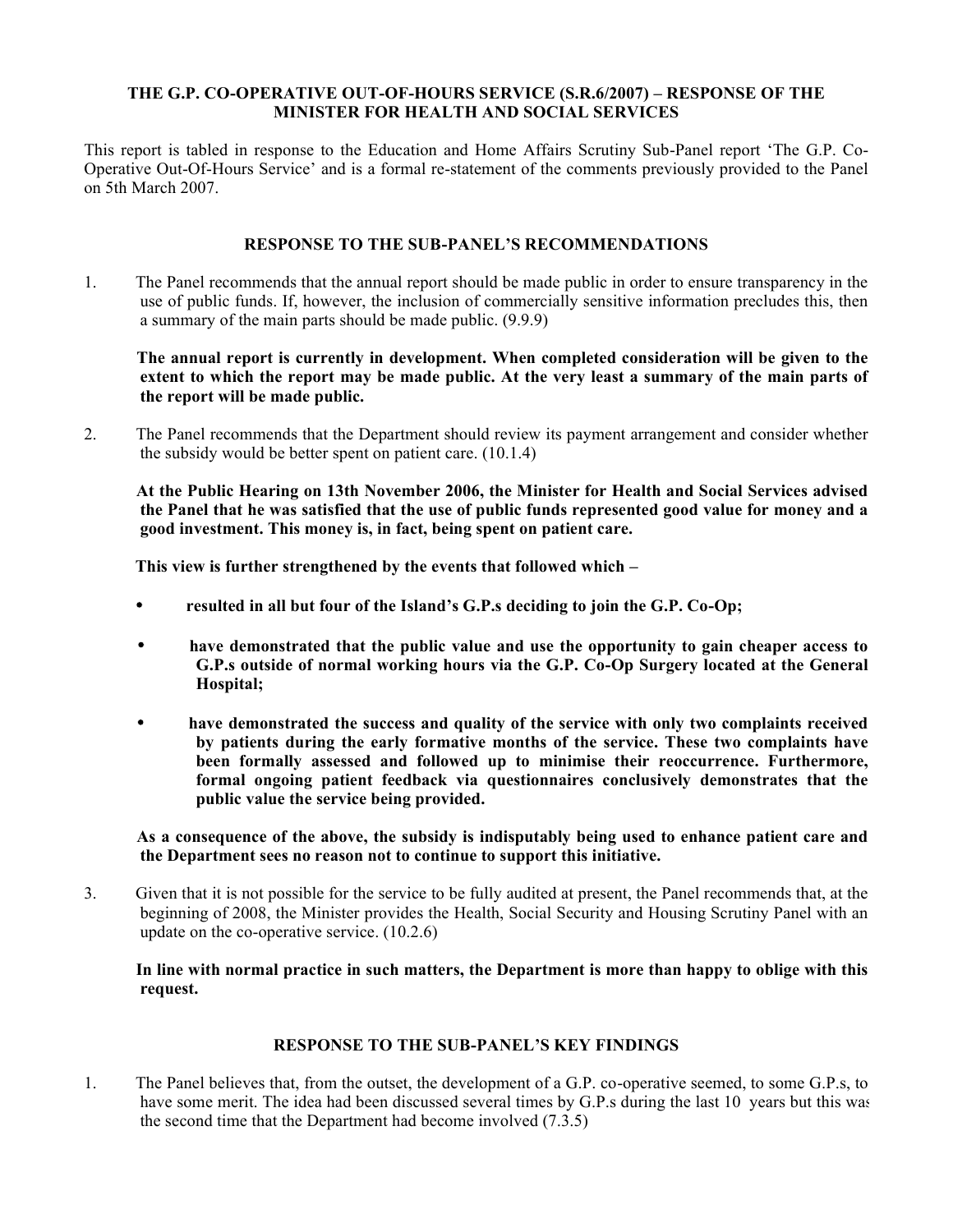**Whilst this statement is factually correct, it should be noted that a G.P. delegation approached Health and Social Services with a proposal to enter into a partnership with G.P.s to develop a G.P. Co-Op, not the other way round. At the outset a significant majority of G.P.s had joined the G.P. Co-Op, which is a more accurate reflection of the situation than that stated by the Panel that some G.P.s thought the development of a G.P. Co-Op had some merit.**

2. The Panel notes the perception that the introduction of JDOC was driven by a minority of G.P.s. The Panel found no evidence that G.P.s were coerced to join the co-operative. However, it believes that circumstantial pressures arose once a significant number of G.P.s had joined. As a result, there were few viable alternatives for practices which chose to remain outside and they were therefore compelled to join. (7.4.17)

 **The Department believes that the Panel should give due and greater credence to fact rather than perception in its reports. The fact was that in line with normal practice for such matters, the views of many of the G.P.s were articulated through a representative group. This resulted in a significant majority of G.P.s of their own free will to agree to join the G.P. Co-Op from its inception.**

 **The Department and members of the Joint Working Party gain no comfort from the fact that the Panel could find no evidence that G.P.s were coerced to join the co-operative.**

 **Contrary to the view presented by the Panel, there were alternatives for G.P.s to consider; they could have remained within one or more clusters that existed prior to the formation of the G.P. Co-Op. Given the benefits to patients and their own members it is little wonder that G.P.s wanted to join the G.P. as the G.P. Co-Op offered the main sustainable way forward for G.P.s, rather than the negative slant put forward by the Panel that G.P.s felt compelled to join rather than the fact that this was what the majority wanted from the outset.**

3. Bearing in mind that these proposals could potentially affect every Islander, the Panel feels that there was a lack of public meetings held by the Joint Working Party. (7.5.14)

 **The Department understands such a statement but believes it had sufficient supportive information and took appropriate care to ensure that the decision to implement a G.P. Co-Op was the right decision to make. Subsequent events and the success of the G.P. Co-Op has validated this view.**

4. A belief was expressed that the lack of public response to the consultation indicated the public was not apposed to the scheme. The Panel can only conclude that a lack of response is evidence that the public did not respond and not evidence of whether the public either supported or opposed the scheme. (7.5.22)

 **In the Department's view sufficient care was taken to ensure that the public knew of the proposed creation of the G.P. Co-Op and were afforded the opportunity to voice their concerns should they wish. As a consequence, a decision to implement or halt/amend the project had to be made on the balance of all the available information to the Joint Working Party/Department. The lack of any significant concern from the public when viewed in conjunction with the benefits that might accrue from the creation of the G.P. Co-Op allowed the decision to proceed to be made with some confidence.**

5. The Panel believes that it was unsatisfactory for the service to be implemented on the same day as the consultation period ended. The Panel questions whether this left sufficient time for consultation (potentially) to be assessed. (7.5.23)

 **On the face of it, the concern of the Panel appears have some legitimacy. However, the reality was that the Joint Working Party was receiving feedback from G.P.s and members of the public very soon after the initiation of the consultation process. This feedback continued throughout the formal 3-month consultation process. As a consequence this information was regularly assessed by the Joint Working Party and therefore it knew that subject to political approval it was appropriate to**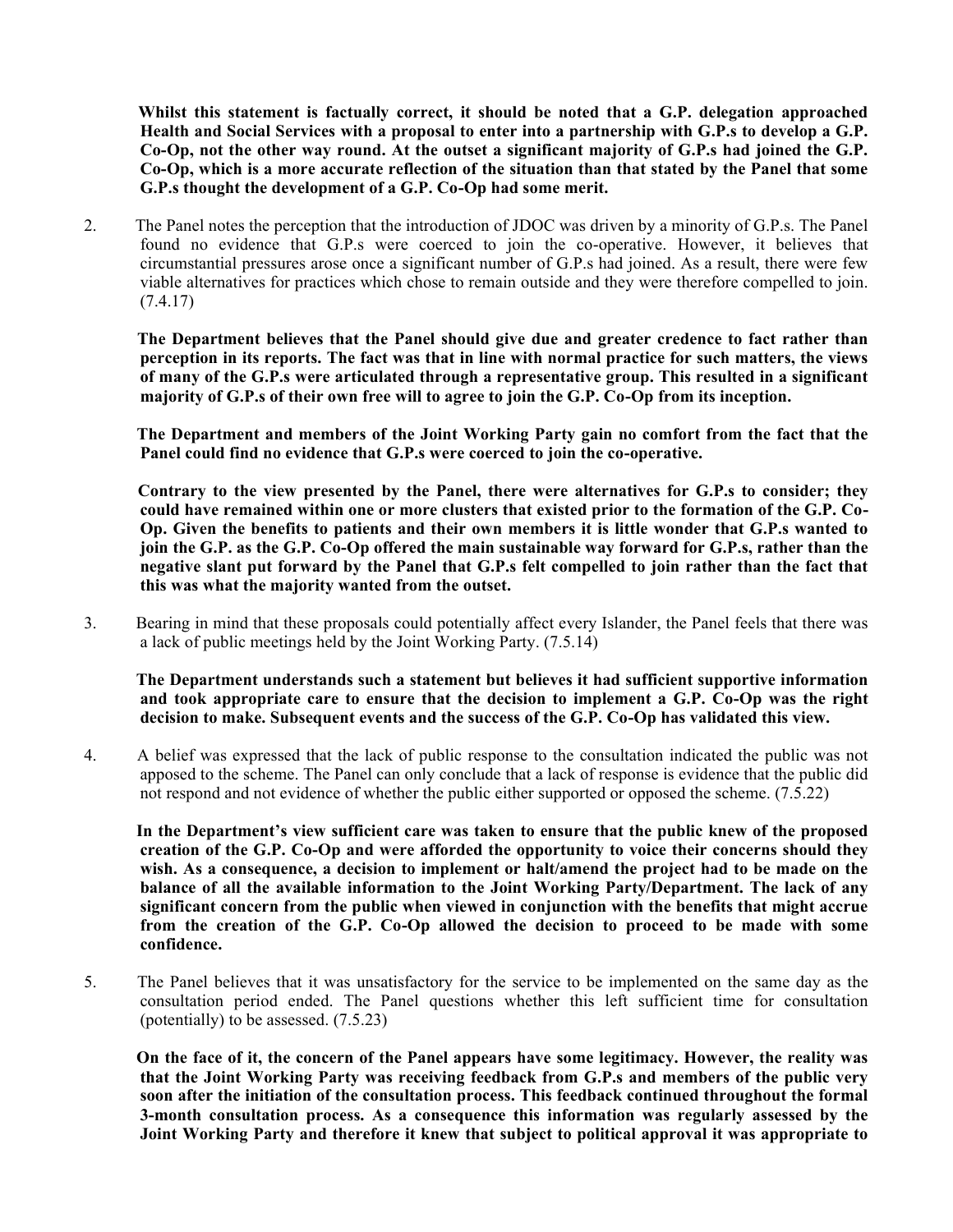## **proceed to implement the G.P. Co-Op at the end of the consultation period without delay.**

6. The Panel welcomes the ease which people can access the co-operative service and agrees that people should only need to make one telephone call. (9.2.9)

### **The Department is pleased that the Panel has recognised this advantage (one of many) of the G.P. Co-Op.**

7. The Panel acknowledges that the initial telephone call to the service acts as a form of triage and therefore recognises that the skills of the receptionist are essential and that relevant training should be provided for this role.  $(9.3.5)$ 

#### **The fact that appropriate training should be given to all G.P. Co-Op staff (not just receptionists) commensurate with their role is standard Health and Social Services Policy.**

8. The Panel notes that provision has been made for patients who may not speak English as a first language.  $(9.4.5)$ 

#### **The Department notes that the Panel has recognised this particular provision.**

9. The Panel notes that the appropriate ICT is not yet available to allow the co-operative service to be fully audited. (9.5.12)

#### **The Department notes that the Panel has appreciated this fact.**

10. The Panel notes that, whilst some arrangements have been made, no protocols have been drawn up to address the third Jersey Quality Standard but acknowledges the close working relationship that has been established with Jersey Hospice care. (9.6.13)

 **It is incorrect to state that there are no arrangements to address the third Jersey Quality Standard as it is clear from paragraph 9.6.11 of the Panel's report that there is a system in place albeit a manual system. In large part, Standard 3 relates to the implementation of an appropriate IT system.**

11. The Panel notes that the statements made in October 2006 by the JCRA regarding additions to the cooperative do not refer to the competition clause that was present in its initial decision of 24th August  $2006. (9.7.19)$ 

 **Whilst the views of the Panel are a matter of fact, it should be stated that the JCRA was fully satisfied that the additional G.P.s to the G.P. Co-Op was justified under the criteria supporting JDOC's exemption under the Competitions Law.**

12. The Panel notes that G.P.s will continue to be able to exercise discretion over fees charged. However, it remains concerned that the level of discretion available to G.P.s may have been reduced and questions whether the billing process will ultimately be as discretionary as in the past.  $(9.8.7)$ 

 **Notwithstanding that the Panel were informed by Dr. B. Perchard (as set out in paragraph 9.8.2 of the Panel's report) that G.P.s had not lost the freedom to exercise discretion to waive fees (or amend fees for that matter) for individual patients, the key question is whether the fees are appropriate. In this regard both the Department and the JCRA have deemed the fees to be appropriate from the inception of the G.P. Co-Op and have the means to ensure that the fees remain appropriate in future years.**

13. As most practices employ their own secretarial and administrative staff which are paid by those practices, the Panel questions whether, in the case of the co-operative, public money should be used to fund these overheads. (9.9.2)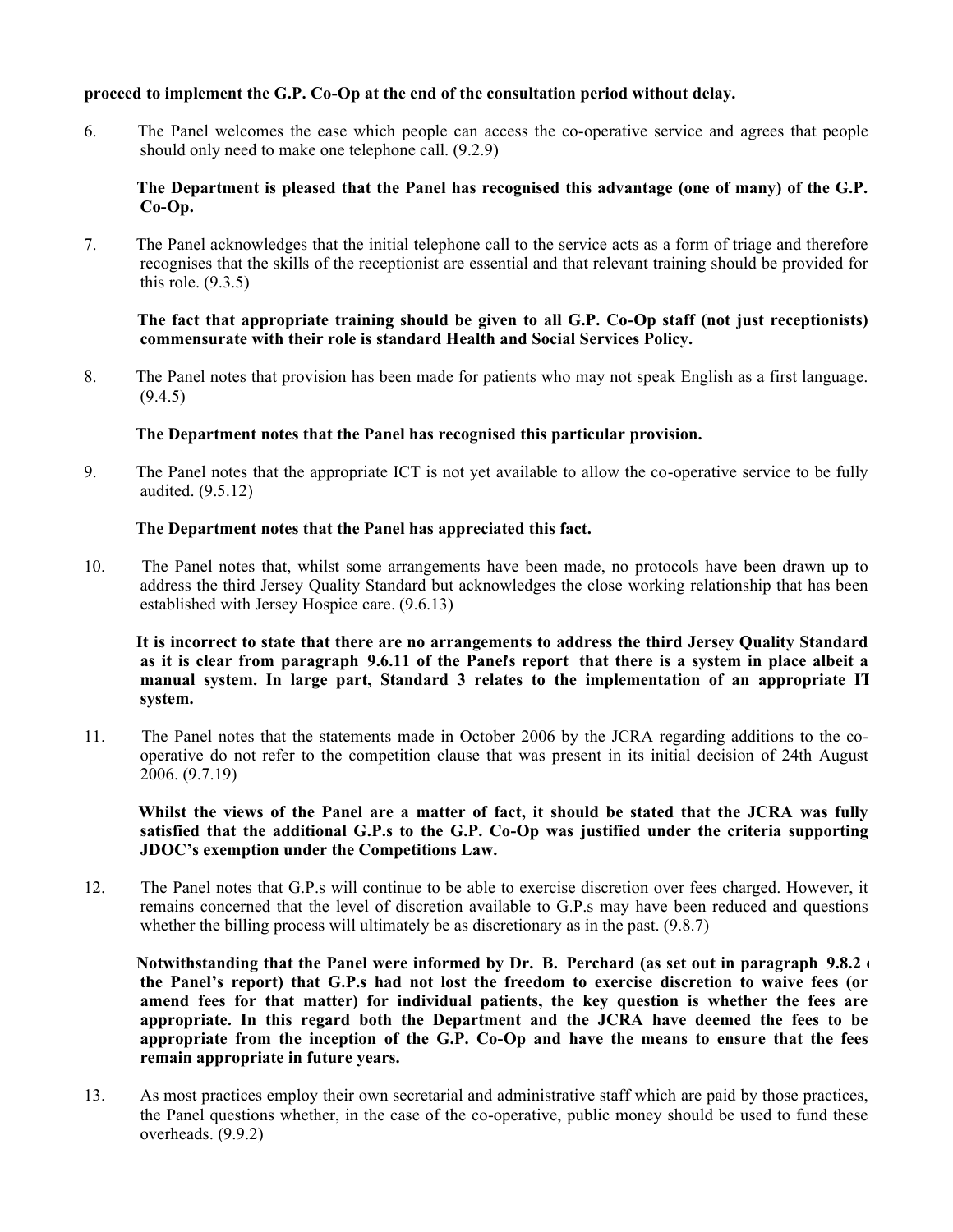**It should be noted that the G.P. Co-Op receptionist/reconciliation clerk does not handle funds. The G.P. Co-Op receptionist/reconciliation clerk will send confirmation of consultations (either at the G.P. Co-Op clinic or home visit by the visiting G.P. of the G.P. Co-Op) to the patient's G.P. practice. All the billing arrangements (and reconciliation between the patient's G.P. practice and the G.P. practice of the G.P. carrying out the consultation) are performed by the patient's practice. As a consequence, it is the G.P.s' practice that bills patients and reconciles income between the patient and the G.P. who undertook the consultation, not the G.P. Co-Op and therefore there is very little duplication of work.**

 **It should also be noted that G.P. practices do not operate (to any significant extent) surgeries outside of normal working hours. The Department believes that it is appropriate that it supports the creation of this new service to the benefit of the public.**

14. The Panel questions whether the process for billing patients that involves the employment of a reconciliation clerk may lead to duplication of work carried out by G.P. practices' own staff. (9.9.3)

#### **Please see answer to key finding 13 above.**

15. The Panel questions why the tax-payer is being asked to subsidise the co-operative scheme. (10.1.4)

 **Given the increasing governance agenda, the need to recruit and retain G.P.s, the Panel seems to miss the fundamental point that the creation of the G.P. Co-Op, is an appropriate and sustainable organisational response to providing an enhanced out-of-hours service to the public of the Island. As a consequence, it is appropriate that the Health and Social Services Department should enter into a partnership with the Islands' G.P.s to the overall benefit of the public.**

16. The Panel notes that the Gwyneth Huelin Wing is being used at a time when otherwise it would be closed.  $(10.1.6)$ 

#### **The Department notes that the Panel have recognised the advantage gained by the increased utilisation of an existing building for the G.P. Co-Op.**

17. The Panel questions why, under the JDOC system, it was necessary for a daytime driver to be provided on Saturdays, Sundays and Bank Holidays as G.P.s would previously have driven themselves when undertaking daytime visits. (10.1.8)

 **In answer to this question it should be noted that the volume of work for the visiting G.P. during these peak times are too much for a single G.P. to safely handle. A driver allows the G.P. to attend to and co ordinate his/her response to other incoming telephone calls whilst still travelling to attend to a home visit.**

18. The Panel notes that the G.P. Co-Op Management Board receives £14,400 for payment to Board members which represents approximately 17% of the public investment. The Panel acknowledges the work undertaken by Board members but questions whether the tax-payer should be responsible for paying Board members. (10.1.10)

 **Whilst the Panel appear to appreciate the necessity of the G.P. Co-Op Management Board (which is fundamental to the functioning of the G.P. Co-Op) it appears not to realise the connection between the G.P. Co-Op Management Board which meets outside of normal working hours and the delivery of a service that delivers genuine benefit to the public. As a consequence the Department believes it appropriate to support the maintenance of this Management Board which it should be noted does not cover the full commitment provided by its members.**

19. The Panel notes that one of the perceived benefits of the co-operative scheme is the Service Level Agreement made by the Department and JDOC and the possibility that this allows for the introduction of